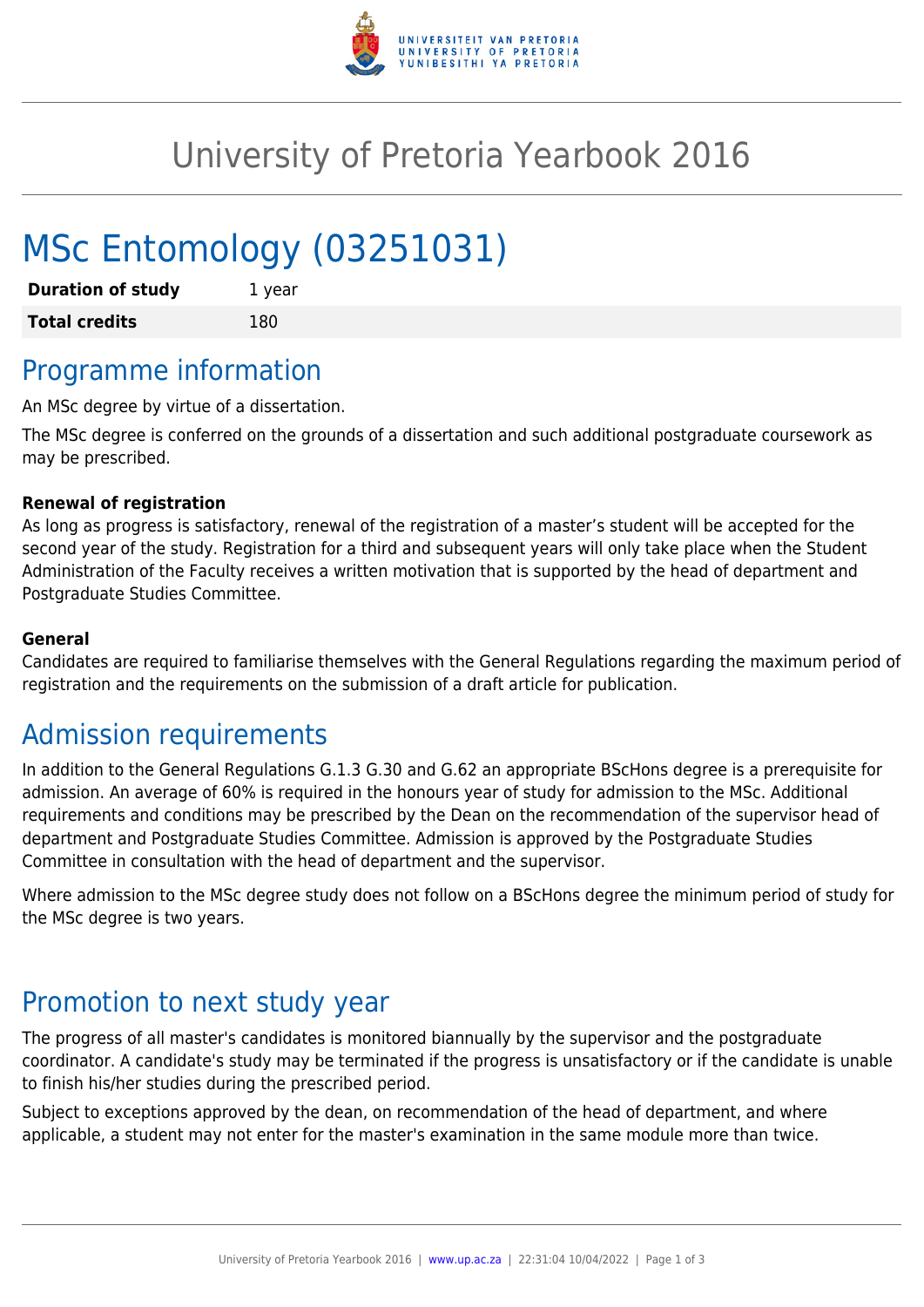

## Pass with distinction

The MSc degree is conferred with distinction to candidates who obtain a final average mark of at least 75% and a mark of at least 75% for the dissertation/mini-dissertation from each of the members of the examination panel. Where a member of the examination panel awards a mark of less than 75% for the dissertation/mini-dissertation, that member of the examination panel must offer, in writing, support for his/her decision, or indicate in writing that he/she supports the examination committee's decision to confer the degree with distinction.